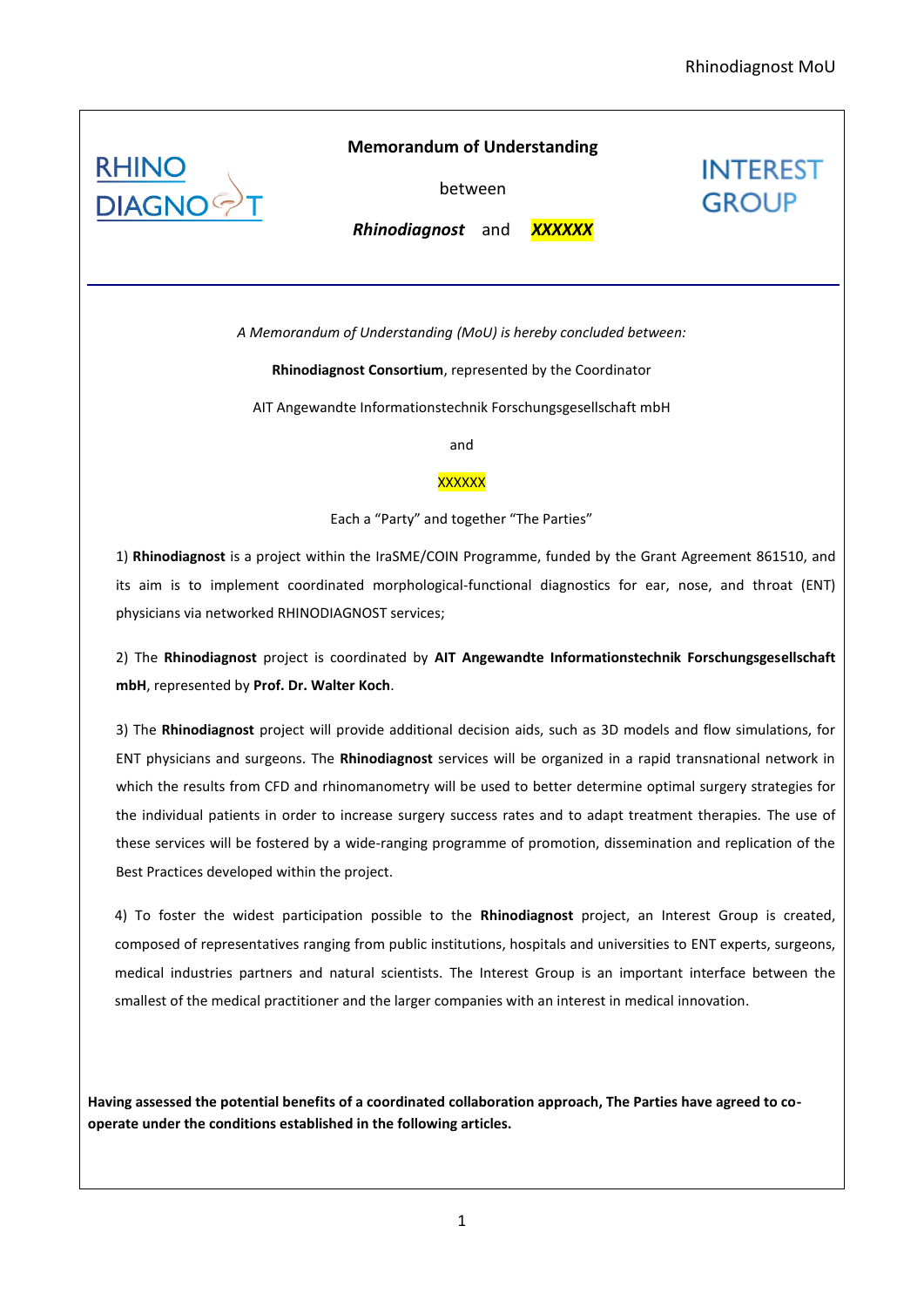# **The Parties hereby agree:**

# **Article 1. Subject Matter**

The purpose of this MoU is to facilitate the collaboration between The Parties in order to improve the overall results and expected impacts.

Activities which will be undertaken in common by The Parties are listed in Annex 1 to this MoU.

The Parties may from time to time wish to add other activities to the MoU. In such case the new activities to be added will be agreed in writing by the respective Contact Persons and be defined by an amendment of this MoU, simply adding a new Annex 1.

# **Article 2. Communication**

The Parties will appoint at least one Principal Point of Contact (Contact Person) to act as the channels of communication as is necessary for the promotion of effective cooperation between them. The Contact People will maintain regular contact to discuss any matter related to the cooperation described in this MoU or to be integrated in it.

# **Article 3. Contributions**

Each Party shall bear its own costs resulting from their participation in these collaboration activities, unless other agreement is reached for a particular task.

Each Party will maintain the full responsibility for its own activities and provides no warranty, express or implied, in respect of its contribution to any activity agreed by The Parties under this MoU, including but not limited to those of fitness for a particular purpose and the infringement of third-party proprietary rights.

## **Article 4. Confidentiality**

For the purpose of this agreement Confidential Information shall mean any and all information, which is supplied or disclosed, directly or indirectly, in writing or in any other means, by each Party to the other including, but not limited to any documents, drawings, sketches, designs, materials, samples, prototypes, data, know-how, and which at the time of its disclosure or supply is identified as confidential. The Parties agree to protect Confidential Information from unauthorized use, dissemination or publication. The Parties' obligation to protect Confidential Information under this Agreement will expire five years from the date of expiration or termination of this MOU.

## **Article 5. Legal Nature**

The Parties expressly affirm that this MoU is not a legally binding contract, save for Article 4, but it is intended to confirm the basic settings agreed upon and the goodwill of the Parties to materialise a fruitful collaboration.

## **Article 6. Duration**

This MoU enters into force from the date of its signature. It will terminate when the **Rhinodiagnost** project is ended or when a Party gives notice of termination to the other, in which case a minimum notice of two months will be given in written.

In the case that The Parties will continue their activities beyond the completion of the **Rhinodiagnost** project, this MoU can be renewed on the basis of a mutual decision.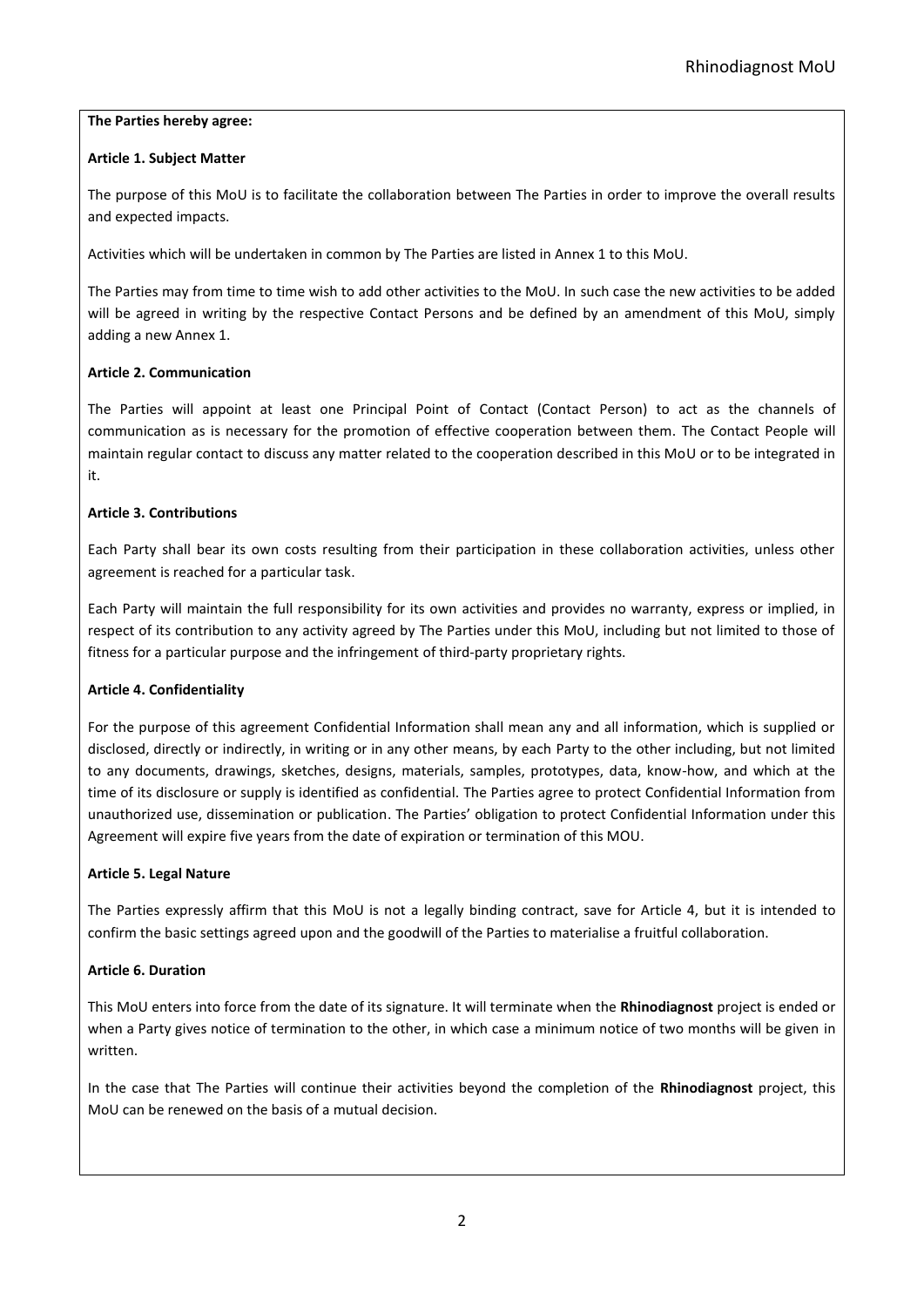| <b>Signatures</b>                                                                                                     |
|-----------------------------------------------------------------------------------------------------------------------|
| <b>For Rhinodiagnost</b>                                                                                              |
| SIGNED BY: Walter Koch                                                                                                |
| AFFILIATION: AIT Angewandte Informationstechnik Forschungsgesellschaft mbH, Klosterwiesgasse 32/1, A-8010,<br>Austria |
| TITLE: Project Coordinator                                                                                            |
|                                                                                                                       |
|                                                                                                                       |
| <b>For XXXXXX</b>                                                                                                     |
| <b>SIGNED BY: XXXXXX</b>                                                                                              |
| <b>AFFILIATION: XXXXXX</b>                                                                                            |
| <b>TITLE: XXXXXX</b>                                                                                                  |
|                                                                                                                       |
|                                                                                                                       |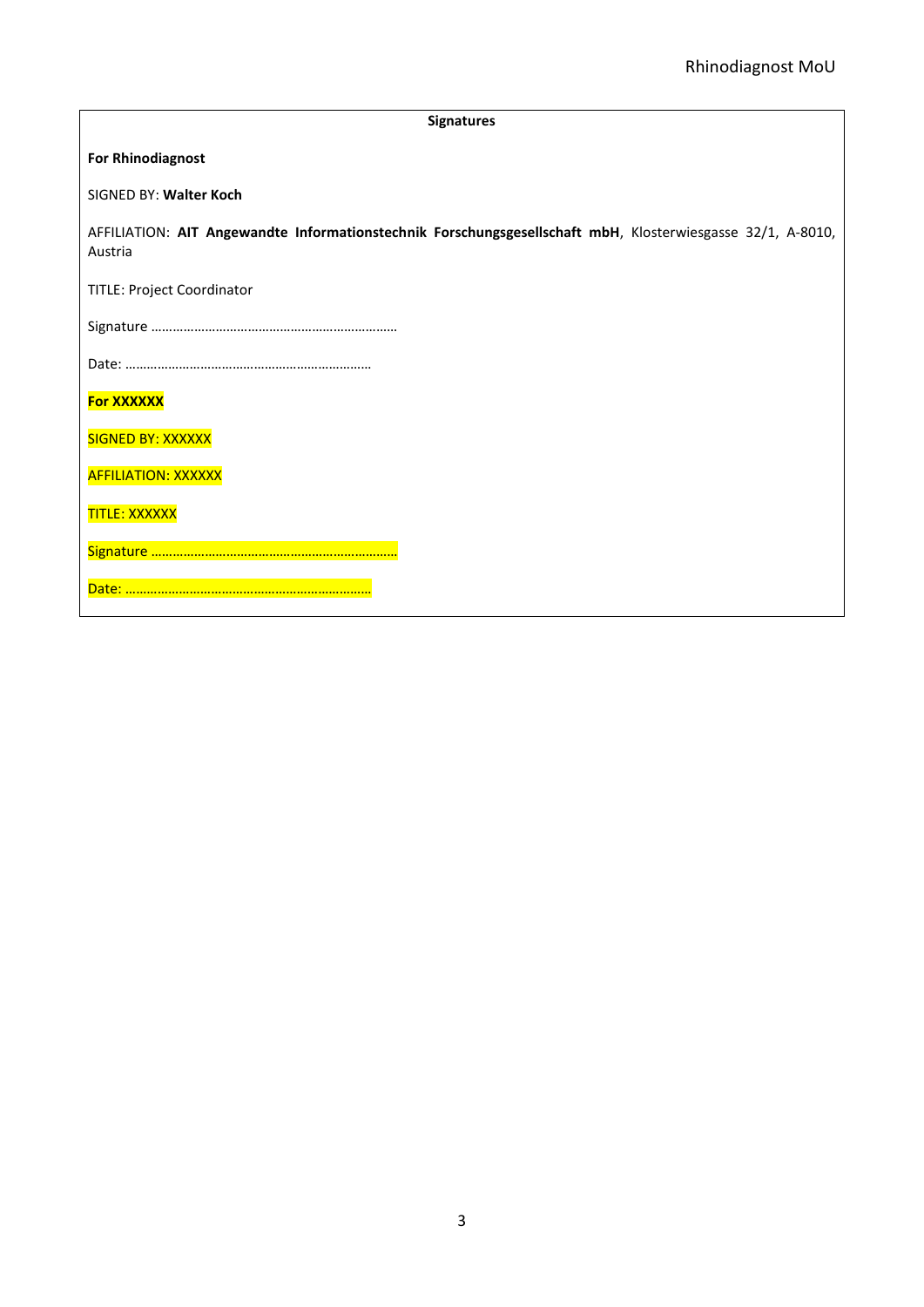**INTEREST** 

**GROUP** 



## **Annex 1 - Memorandum of Understanding**

between

*Rhinodiagnost* and *XXXXXX*

#### **Activities**

#### **Research**

- Participation of XXXXX in the **Rhinodiagnost** Interest Group, thus being informed and kept updated on events, workshops, etc.
- Access to a dedicated **Rhinodiagnost** data store for Interest Group members where **Rhinodiagnost** can provide access to relevant data.

#### **Networking**

- Dissemination of the contact details of Interest Group members on the **Rhinodiagnost** website.
- Organization of joint events, such as workshops (general/specifics topics), networking sessions, webinars, training courses, etc.

#### **New Project development**

- Pursuing the formulation of project ideas and proposals to relevant funding bodies and special interest groups.
- Pursuing the formulation of suggestions/recommendations/advice to relevant standardization bodies and special interest workgroups.

#### **Contact People**

**Rhinodiagnost** contact people for the execution of this MoU will be:

- **Walter Koch**, Project Coordinator **AIT Angewandte Informationstechnik Forschungsgesellschaft mbH** Klosterwiesgasse 32/1 – A-8010, Austria – +43.316.835359 – kochw@ait.co.at
- **Klaus Vogt** Sutter GmbH Tullastraße 87 D-79108 Freiburg, Germany +49.172.6284138 rhinovogt@tonline.de
- **Andreas Lintermann Institute of Aerodynamics and Chair of Fluid Mechanics, RWTH Aachen University**  Wüllnerstr. 5a, D-52062 Aachen, Germany – +49.241.8090419 – A.Lintermann@aia.rwth-aachen.de
- **Jens Henrik Göbbert Jülich Supercomputing Centre (JSC)**  Wilhelm-Johnen-Straße, D-52425 Jülich, Germany – +49.2461.6196498 – j.goebbert@fz-juelich.de
- **Alexander Hetzel, Christopher Kohn Med Contact GmbH** Kornbühlstraße 100-102 D-72393 Salmendingen, Germany – +49.741.2706980 – hetzel@reger-med.de, c.kohn@reger-med.de

XXXXXX contact people for the execution of this MoU will be: